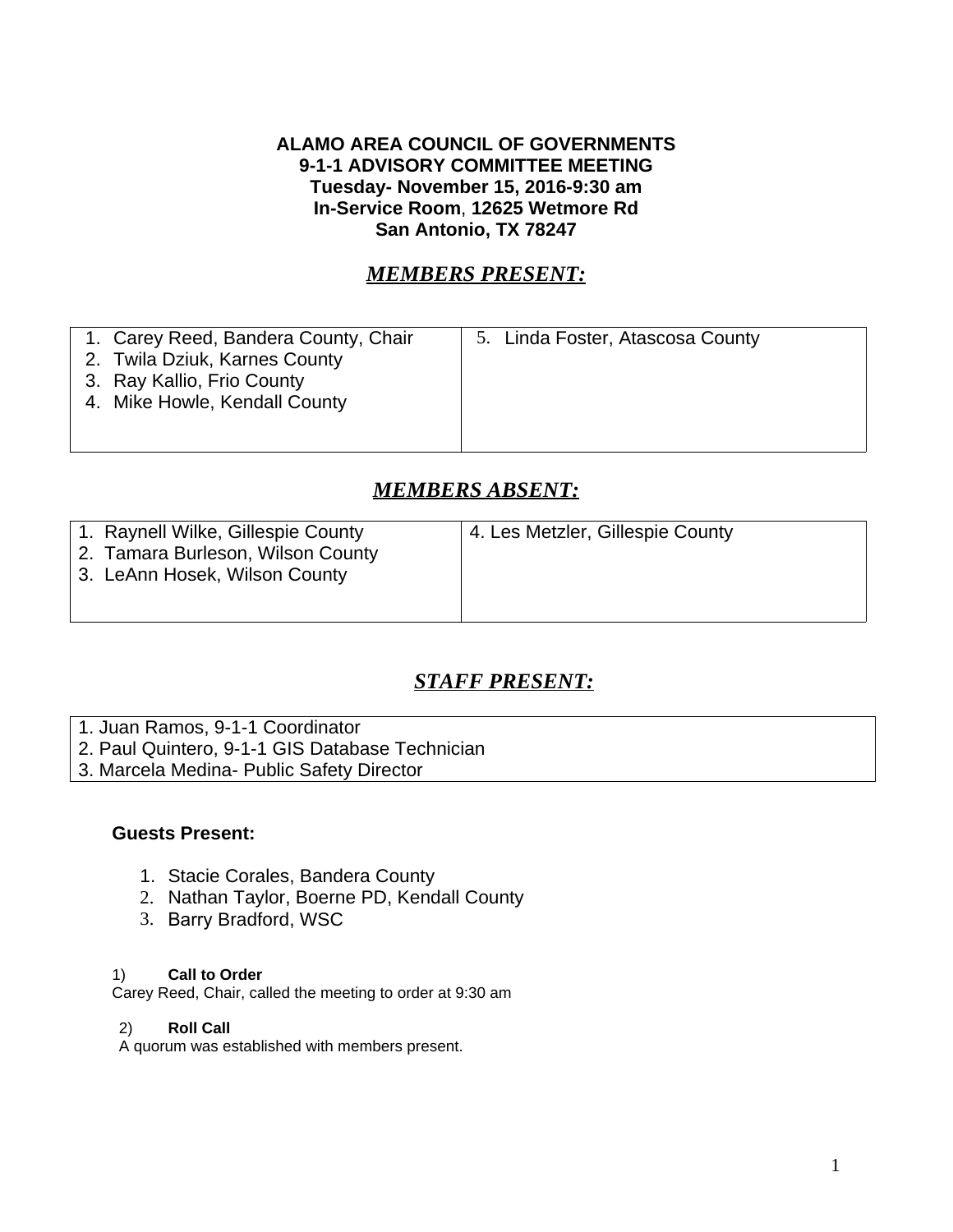### 3) **Approval of Minutes**

Motion was made by **Linda Foster** and seconded by **Mike Howle** to approve minutes from September 20, 2016 with changes of Stacie Corales, Bandera County as Guest.

#### **All approved, Motion carried.**

#### 4) **9-1-1 Status/Updates:**

## **A. AACOG Reports:**

**Juan Ramos**- We are working on the interlocals and will get them out sooner this year. We have started contacting all the wireless carriers to get started on the Text to 9-1-1. We already ordered the servers needed for our host equipment. Hopefully the second half of the fiscal year we will have it all completed.

Juan will send out an updated Quarterly Reimbursement form. We had to correct one of the section amounts.

**Paul Quintero**- We will have to start breaking out our ESN into Law, Fire and EMS. It shouldn't change much except for GeoComm. It will be the same layer, you will have to just copy your ESN 3 times.

**Marcela Medina**- We will be having a 9-1-1 Area Judges meeting quarterly in January 2017. We will send the match error report to you ahead of that meeting so you will have them beforehand. The percentages should continue to go up. We are also wanting to start having the 9-1-1 Advisory Committee meetings quarterly to coincide with the 9-1-1 Area Judges Meeting.

#### **B. CSEC Updates:**

**Juan Ramos-** They wanted us to pass out this memorandum from the TX Dept of Family and Protective Services. It is about the Statewide distribution of Emergency Alert Devices for DFPS Frontline caseworkers. Safe Signal allows DFPS staff to send a standard alarm or a hostage signal. The SafeSignal monitoring staff will alert you to what type of signal has been sent. We will send this memorandum out to all the counties.

## **C. WSC Updates:**

**Barry Bradford- WSC**- We did an inventory of all of AACOG's equipment so we will know when maintenance is needed.

They are very proactive in getting software updates.

#### **D. Training:**

#### **Marcela Medina-**

We only have a few people signed up for the workflow essentials training Dec 7-9. It will be here at Wetmore. We will have the class regardless of how many people sign up. Please let us know if you want to attend. This is paid for by AACOG so no cost to you.

#### 5) **Discussion and appropriate action on nominations for Chair and Vice Chair:**

AACOG staff will send out an email to everyone asking for nominations. There was discussion and these were the nominations given: Twila Dziuk nominated Mike Howle as Chair. Carey Reed nominated Tamara Burleson as Chair. Carey Reed volunteered to run as Vice Chair.

#### 6) **County Reports:**

#### **A. Atascosa County:**

Asked about then they would receive an error report. These just went out.